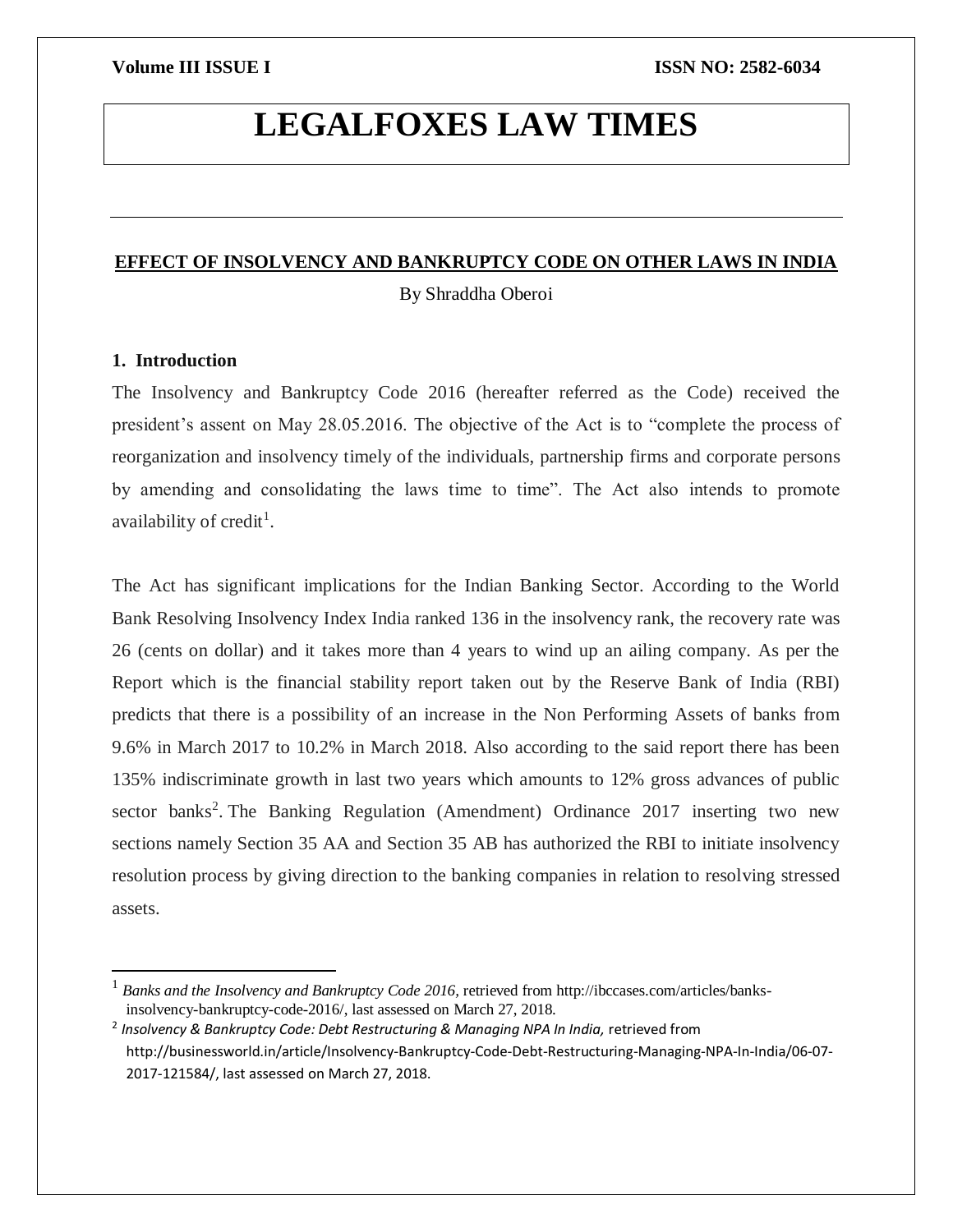With non-performing assets in banks mounting and the RBI authorized to direct banks to initiate insolvency proceedings under the Insolvency and Bankruptcy Code 2016, it is worth considering the implications that the Code has in reducing non-performing assets and improving credit growth.

The World Bank Development Report 2014<sup>3</sup> states that "to increase productive resources from an unproductive enterprise in order to protect creditors and investors at the time of failure of the business, there is a need of Bankruptcy law". Insolvency reforms motivates lender confidence in recovery of loan at the time of default which will in turn encourage more lending and lead to enhanced financial inclusion of business.

The efficiency of insolvency laws has a direct impact in improving credit growth; this relation has been recognized and enforced as the objective of the  $Code<sup>4</sup>$ .

There were various laws in respect of the process, type of company or group of creditors before the passing of the Insolvency Bankruptcy Code, 2016. For example, the rescue and rehabilitation of industrial companies was dealt by the Sick Industrial Companies Act, 1985 ("SICA") while the liquidation and winding up of all types of corporate entities was covered under the Companies Act, 1956. For the purpose of debt recovery there were certain laws such as the Securitization and Reconstruction of Financial Assets and Enforcement of Security Interest Act, 2002 ("SARFAESI") and the Recovery of Debt Due to Banks and Financial Institutions Act, 1993 ("RDDBFI Act") that deals with providing avenues for security enforcement and debt recovery, respectively, by banks and financial institutions. Therefore this Chapter precisely deals with the effect on the above Indian Legislations with the incorporation of the Code and also deals with the status of UNICITRAL laws on Insolvency.

### *1.1 UNCITRAL Laws on Insolvency*

An auxiliary body of the General Assembly of the United Nations with the objective to harmonize and unify the law of international trade is the United Nations Commission on

 $\overline{\phantom{a}}$ 3 *Ibid.*

<sup>4</sup> *Ibid.*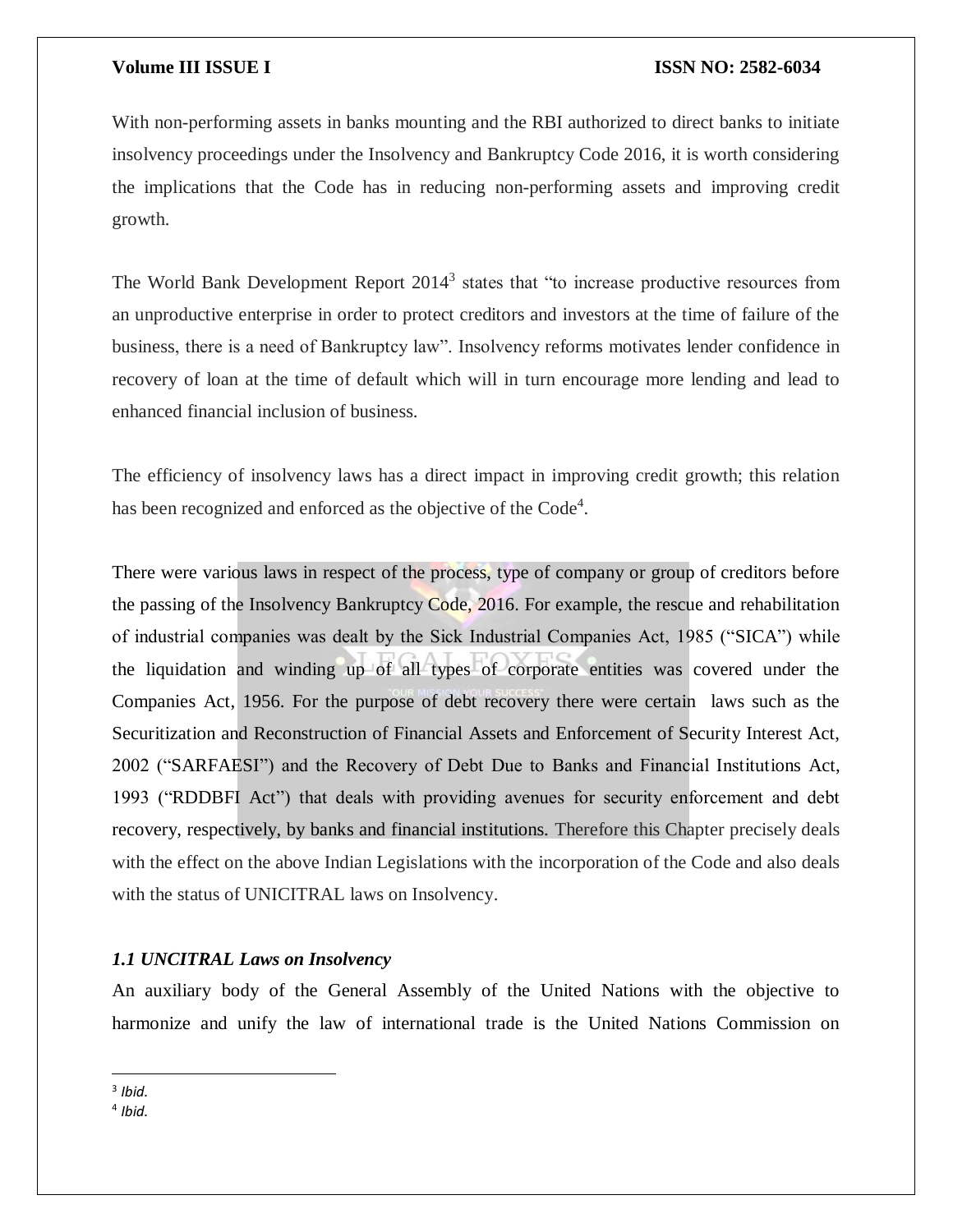International Trade Law (UNCITRAL). Various model laws, conventions and other instruments dealing in the area of business law or any other substantial law having huge impact on international trade. The meeting of UNCITRAL conducts in once in a year mostly in summers on the alternative basis such as once in New York and once in Vienna<sup>5</sup>.

#### *1.1.1 UNCITRAL Model Law on Cross-Border Insolvency*

Embraced by UNCITRAL on 30 May 1997, to deal more efficiently with the cases of crossborder insolvency in a fair, harmonized and modern manner, the Model Law is made to help States to update their insolvency laws. Instances of cross border insolvency could be when indebted debtor has more assets in one state and also include instances where the creditors are not from the place where the insolvency proceeding is taking place<sup>6</sup>. The differences among national procedural laws and a non attempt of unification of insolvency law are respected by the Model law. The most important role it plays is by giving solutions to various problems such as representative's access to courts of the enacting State; recognition of foreign proceedings; crossborder cooperation and foreign assistance for an insolvency proceeding taking place in the enacting State.

### Scope of the Model Law –

## **•LEGAL FOXES**

It is applicable on foreign proceedings relating to insolvency where:

- (a) reorganization or liquidation of the debtor is the purpose of the proceedings
- (b) nature of the proceedings are collective
- (c) there is court control or supervision on the assets and affairs of the debtor
- (d) Exclusion of certain entities.

 $\overline{a}$ 

### *1.1.2 UNCITRAL Legislative Guide on Insolvency Law*

To help in the establishment of an efficient and effective legal structure to deal with the financial difficulty of debtors is the purpose of the Legislative Guide of the UNCITRAL. The national authorities and legislative bodies use this as a medium of reference while preparing their own laws and regulations and also on reviewing the existing laws. The main objective of the advice

<sup>5</sup> Hans Corell, "Opening Speech at UNCITRAL's 33rd session", *Secretary-General for Legal Affairs,* 12 June, 2000, New York.

<sup>6</sup> United Nations, "UNCITRAL Model Law on Cross-Border Insolvency", *United Nations,* 1999, New York.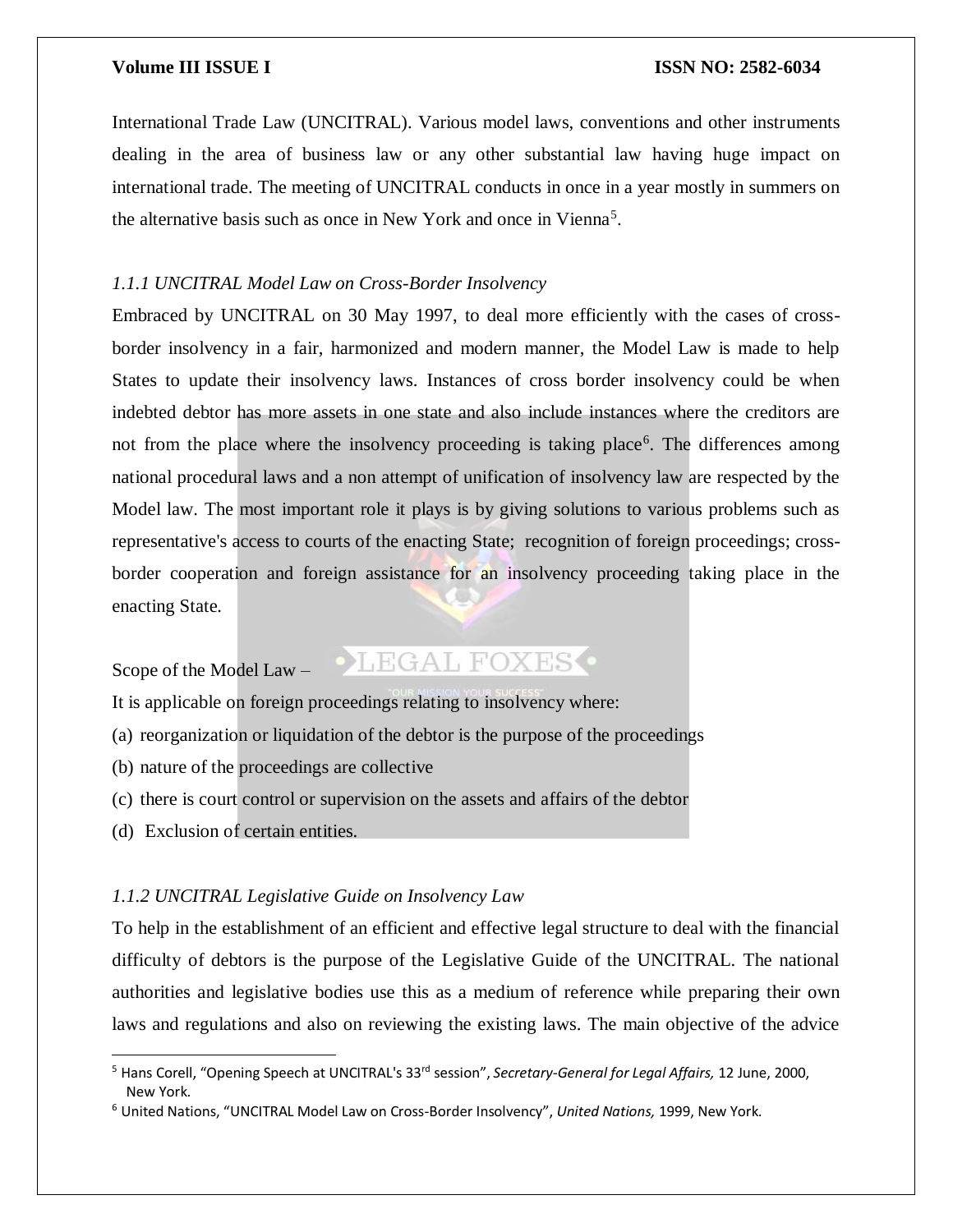$\overline{\phantom{a}}$ 

provided in the Legislative Guide is to achieve a balance between solving debtor's financial quickly and efficiently and also to protect the interests of the creditors and other parties having an interest in the debtor's business. The Legislative Guide helps the reader to ascertain the best approach available in dealing with the issues effectively and efficiently at the centre insolvency law in the national or local context<sup>7</sup>.

### *1.1.3 UNCITRAL Practice Guide on Cross Border Insolvency Cooperation*

To provide information for insolvency practitioners and judges the Practice Guide gives practical aspects of communication and cooperation in cross-border insolvency cases. For description of collected experience and practice, for focusing on the use and negotiation of cross- border insolvency agreements, the information is required. It helps in providing into the insight of more than 39 agreements, which range agreements approved by the court such as written agreements and agreements between the parties to the proceedings such as oral agreement. A lot of examples that depict as to how various issues could be addressed are included in the Practice Guide. Though there is no intention to incorporate such model provisions into the cross-border agreement. Cross-border agreements also include brief of cases that form the basis of the analysis were used<sup>8</sup>.

## LEGAL FOXES<sup>.</sup>

There is a lot of difference between the standards of Indian Law which is not comparable to the standards established under international legal requirement and therefore such Indian standards stand apart and alone. Also Indian legal framework has not taken into account any cross- border relation. Therefore there is a need of law for cross border transactions for-

(a) For the inter-country debtor-creditor relations development there is a need to develop international trade;

(b) Building up trans border organisational structure through permanent establishment, branches or franchises for the development of transnational and multi- national institutions ;

<sup>7</sup> United Nations Commission On International Trade Law, "Legislative Guide on Insolvency Law", *United Nations,*  2005, New York.

<sup>8</sup> United Nations Commission On International Trade Law "UNCITRAL Practice Guide on Cross-Border Insolvency Cooperation", *United Nations,* 2005, New York.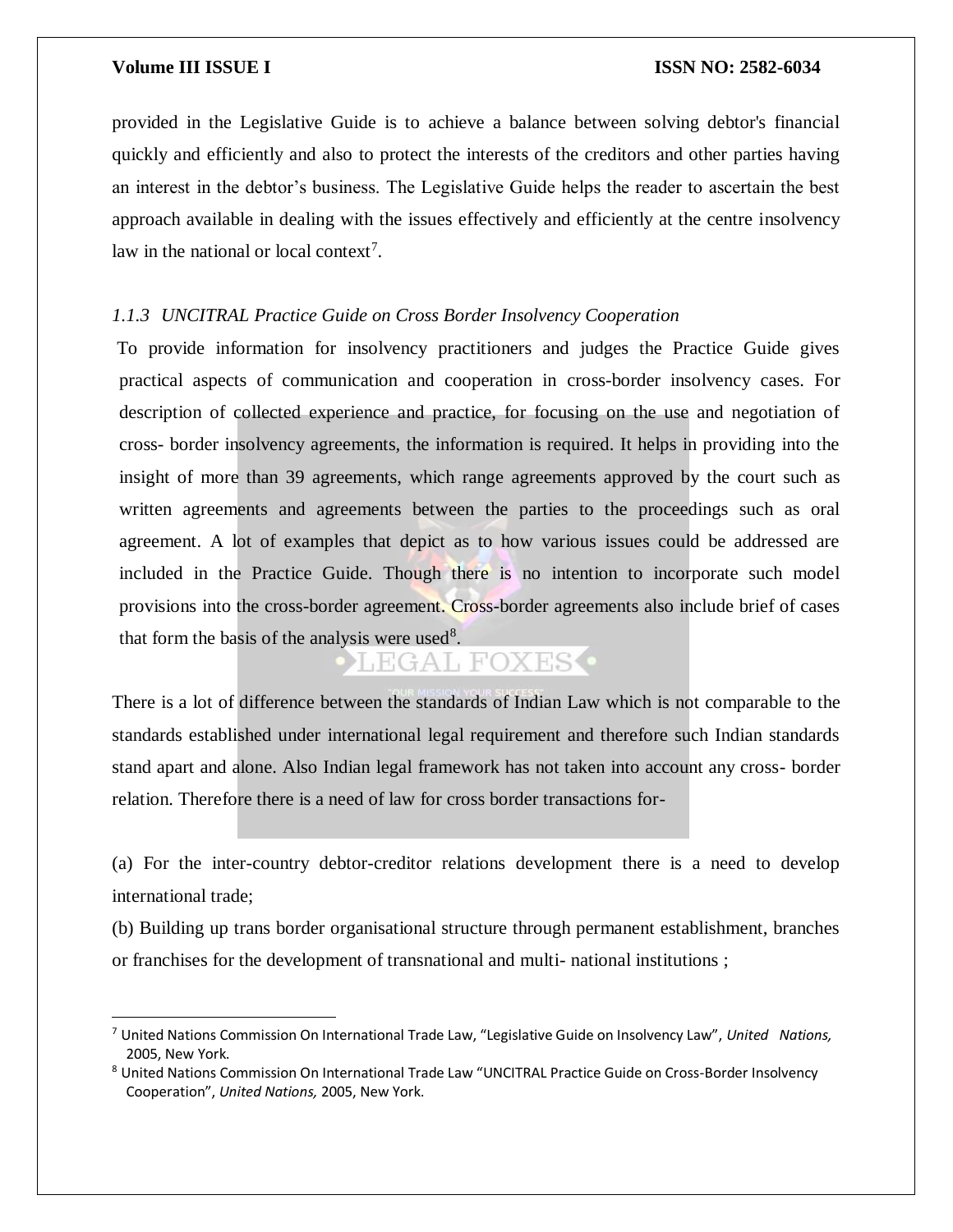(c) Chain organisation structure of subsidiaries and joint venture can be formed by the development of organizational relations and finally

(d) In modern business relations there must be development of complexities .

### *1.1.4 Issues in Cross Border relation*

(a) Origin of a Company- The country where the company it is registered is the domicile of origin.

(b) Indian law on Corporate Insolvency- There is specific distinction between Indian and foreign creditors in case of winding up under Indian Companies Act. Section 582 of the Act deals with the winding up of unregistered companies also called foreign companies. Indian courts are not bound to entertain winding up proceedings where the order has been made by the court of domicile of foreign company. The court may decline to exercise jurisdiction on practical considerations<sup>9</sup>.

(c) The foremost aim of Cross Border insolvency is to create greater legal certainty for trade and investment, to protect and maximise the value of the debtor's assets<sup>10</sup> and lastly promotion of cooperation between the courts and other competent authorities of this State and foreign States involved in cases of cross-border insolvency.

(d) There is no extra-territorial jurisdiction under the Indian insolvency laws and in case foreign banks operating in India, they do not consider the jurisdiction of foreign courts.

Hence the Indian businesses of foreign companies will be considered separately in the case th liquidation proceedings have been initiated against such company outside India. The Indian business will be affected only when an application of winding up has been filed in Indian courts.

### *1.2 Insolvency and SARFAESI Act*

 $\overline{a}$ 

<sup>9</sup>*The UNICTRAL Model Law on Cross-Border Insolvency***, retrieved from** 

http://www.indialawjournal.org/archives/volume2/issue\_1/article\_by\_Aryja.html**, last assessed on March 27, 2018.**

<sup>10</sup> *Ibid.*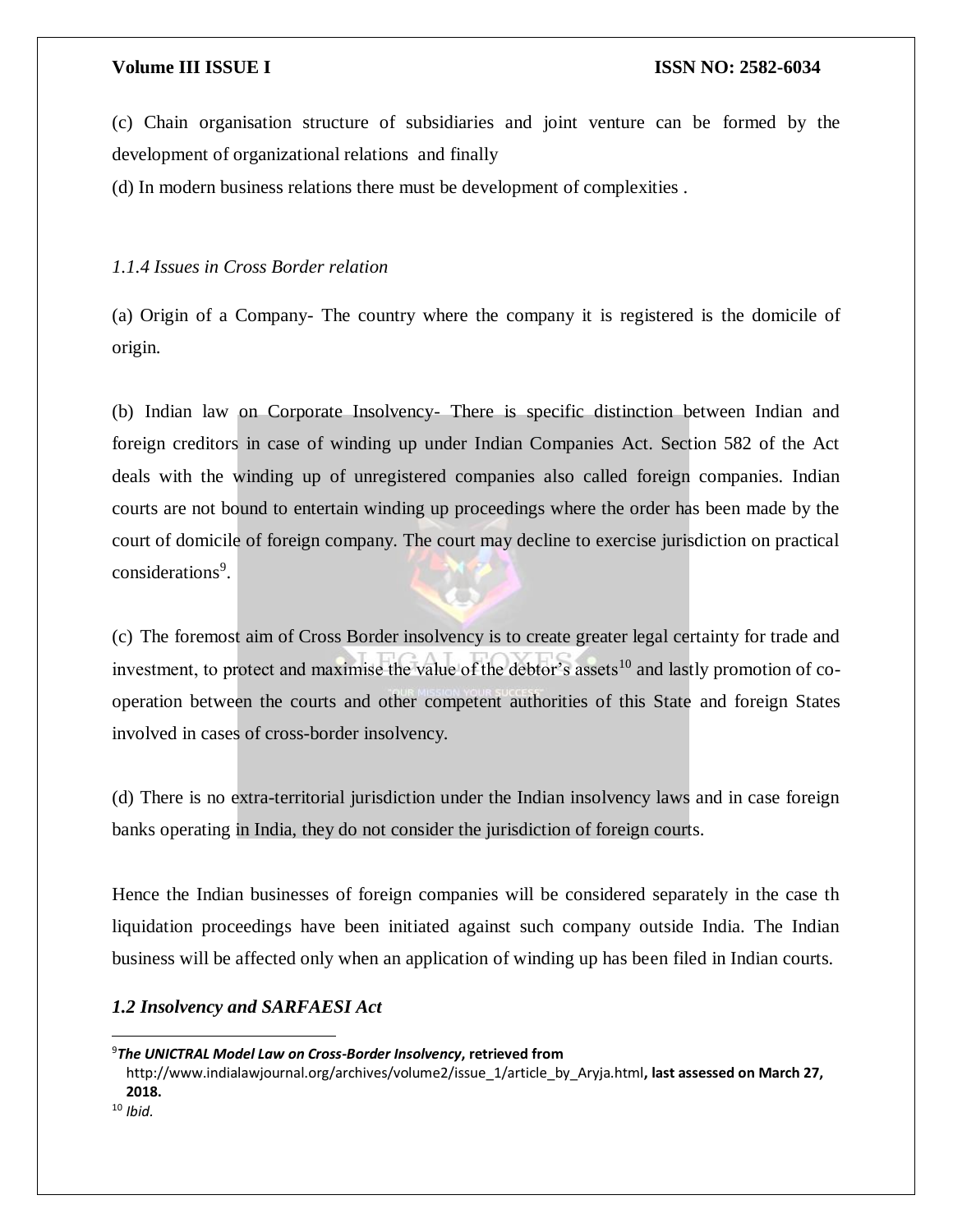To increase the creditors rights through foreclosure and enforcement of securities by the banks and financial institutions by empowering the creditors with the right to seize the secured asset and dispose of the same is the primary aim of the Securitization and Reconstruction of Financial Assets and Enforcement of Security Interest Act, 2002 (The Securitization Act). The banks and Financial Institutions are empowered under the Act to move on its own against a borrower whose assets are secured, and who has made some kind of default in repayment of the same  $11$ . The provisions of this Act have to be complied without creating any inconsistency in any other law in force and thus banks can after complying the statutory provisions:

(a) Taking away the right of the borrower to transfer by way of lease, assignment or sale of the assets for the purpose of realization of the debt by taking away its possession from the borrower.

(b) Taking the right to transfer by way of lease, assignment or sale of the secured assets by controlling the management of the business.

(c) To manage the secured asset, appointment of any person has to be made.

Under the powers conferred by the SARFAESI Act, 2002, the RBI has issued guidelines and directions on functions of the company, prudential norms, acquisition of financial assets and registration.

#### *1.2.1 Methods for recovery of Non-Performing Assets*

 $\overline{a}$ 

There are three alternative methods for recovery of NPAs, given under the SARFAESI Act, 2002:

Securitization: Under this method a Securitisation Company (SC) or Asset Reconstruction Company (ARC) form schemes for taking financial assets by raising funds from the qualified institutional buyers. The SC/ARC are bound to keep separate accounts for each scheme for every financial asset taken out of investments made by a qualified institutional buyer and they

<sup>&</sup>lt;sup>11</sup> Government of India Ministry of Finance Department of Financial Services, "Report of the Key Advisory Group on the Asset Reconstruction Companies (ARCs)", *Government of India Ministry of Finance Department of Financial Services,* December 30, 2011.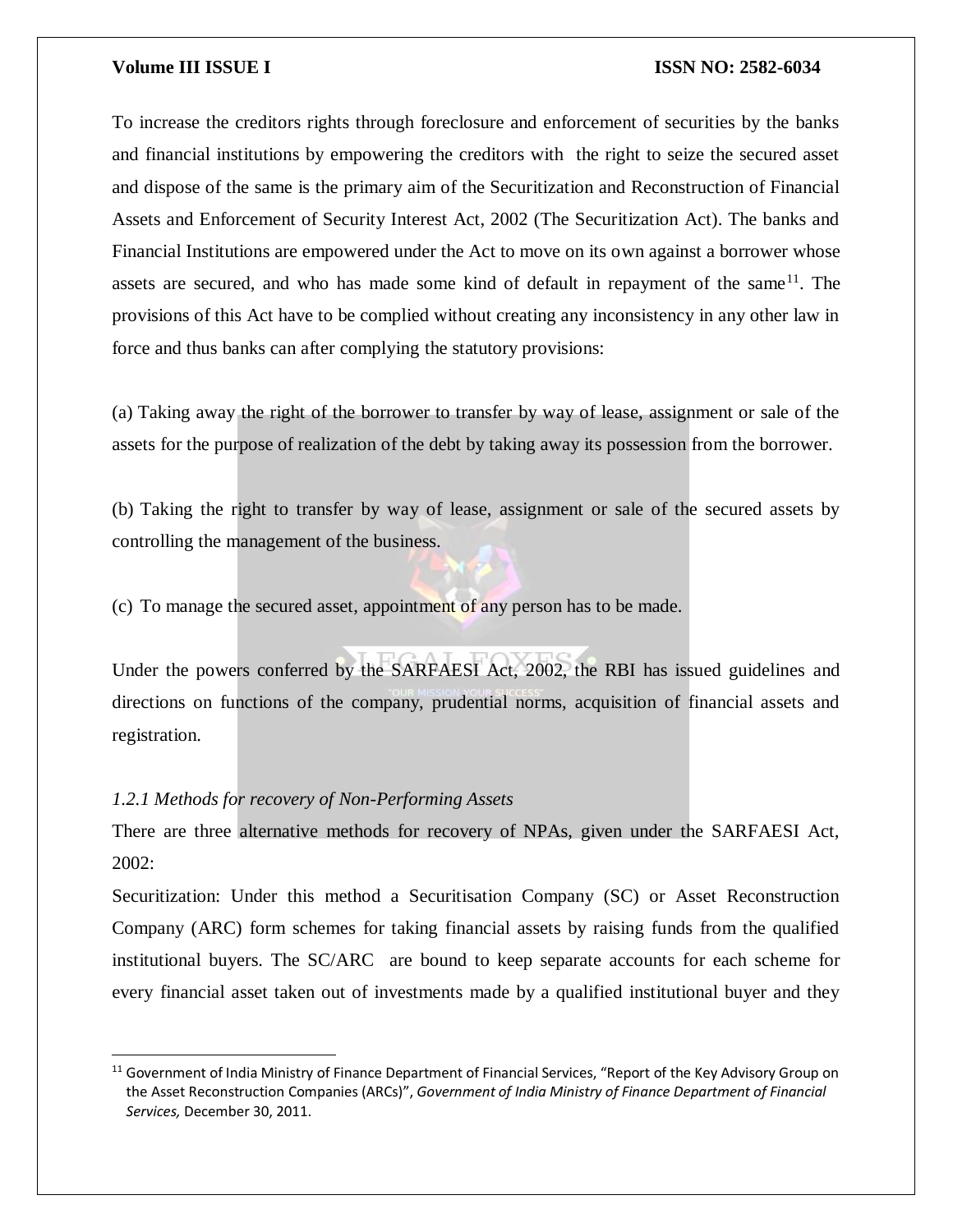must give assurance that selling of such assets they must apply towards redemption of investments and payment of returns assured on such investments under the relevant scheme $^{12}$ .

Asset Reconstruction: The SCs/ARCs for the purpose of asset reconstruction should provide for any one or more of the following measures $13$ :

- (a) the business of the borrower to be managed properly by change in, or takeover of, the management of the business of the borrower
- (b) the business of the borrower in whole or in part to be held on lease or sale.
- (c) payment of debts payable by the borrower to be rescheduled
- (d) in accordance with the provisions of this Act, security interest to be inforced
- (e) dues payable by the borrower to be settled
- (f) according to the provisions of this Act, due possession of secured assets to be taken.

Narasimham Committee Report I, Narasimham Committee II and Anhyarujina Committee gave the recommendation on the basis of which the Act was enacted. The foremost purpose of the enactment of the Act was to regulation of financial assets by securitization and reconstruction and enforcement of security interest. Banks and financial institutions were enabled by the provisions of the Act to improve recovery by exercising powers to take possession of securities, sell them and reduce non-performing assets by adopting measures for recovery and reconstruction<sup>14</sup> and to realize long term assets, manage problems of liquidity, asset liability mismatch.

Furthermore, in order to take over possession of secured assets from the defaulter and selling them off the same to recover the loan without going through a strict court procedure<sup>15</sup> the banks, Securitization Companies, Reconstruction Companies under the Act are empowered for the same. With the assistance of the Chief Metropolitan Magistrate/District Magistrate as per Sec 14 of the Act, the bank can after 60 days of serving the notice can take the possession. Along with

<sup>12</sup> *Ibid*.

<sup>13</sup> *Ibid.*

<sup>14</sup> *The Securitisation And Reconstruction Of Financial Assets And Enforcement Of Security Interest Act, 2002,*  retrieved at https://www.drt.gov.in/pdf/Act-s/SARFAESI%20Act.pdf, last assessed on March 27, 2018. <sup>15</sup> *Ibid.*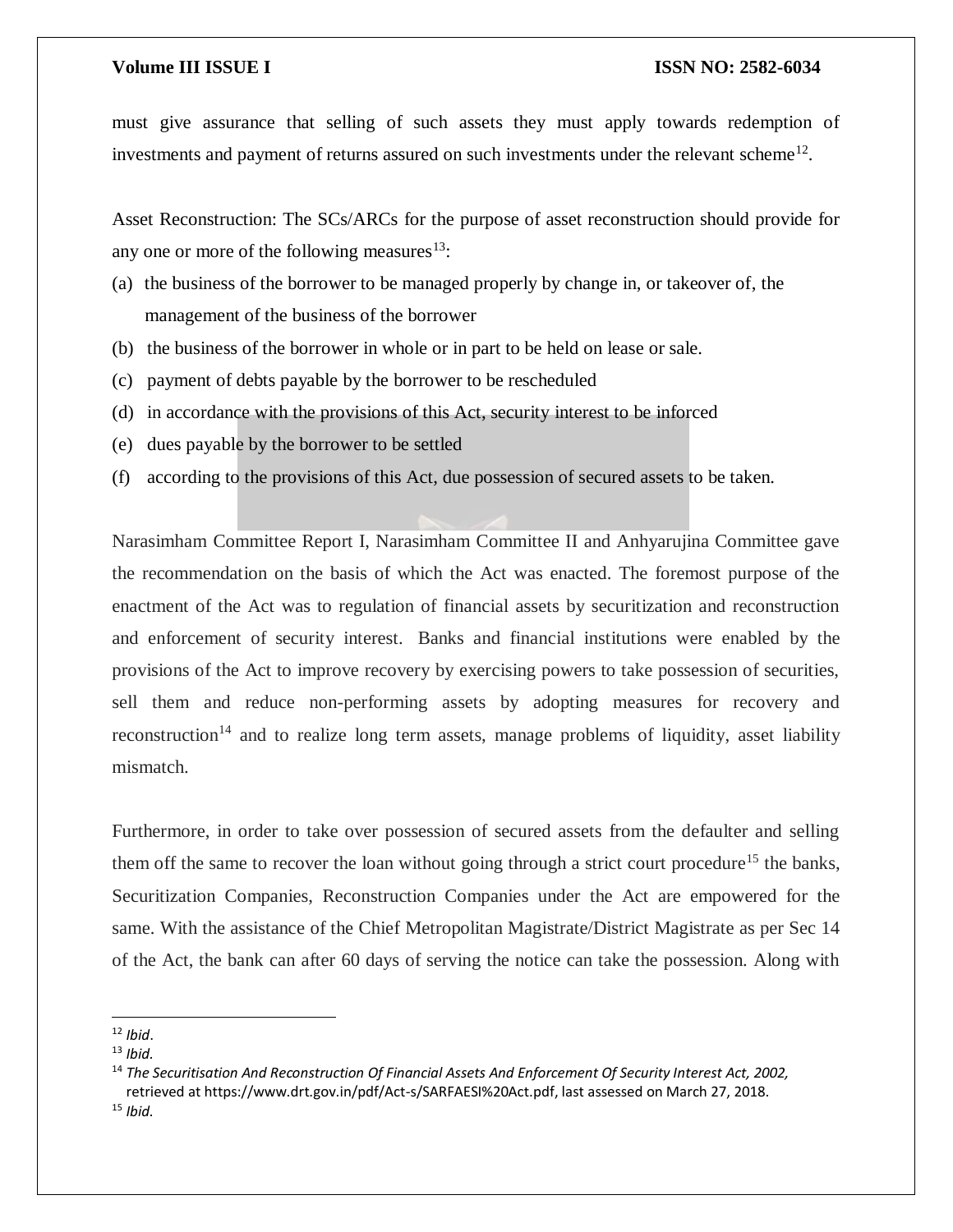the order of taking possession the bank might take possession documents related to the matter and forward the same to secured creditors<sup>16</sup>.

#### *1.2.2 Assessment of the Act prior to the Code*

### (a) Delay in Recovery

The SARFAESI Act provided an opportunity for banks to avail loan recovery without the intervention of the Court. However, the operation of the Act did not result in obtaining such recovery in a faster manner. As per sec 17 of the Act, any person aggrieved by the modes of recovery adopted by the secured creditor can make application to the relevant Debt Recovery Tribunal (DRT) for passing of appropriate orders. This section is criticized to have a very wide scope and since it does not prescribe any requirement to substantiate or provide evidence of any injury for making challenge under sec 17 it results in further delay in the process of debt recovery. Sec 17 of the Act also does not impose any penalty on any person for filing of frivolous application; this could again delay the debt recovery process. Moreover, Sec 17 states the application made to the Debt Recovery Tribunal shall "as expeditiously as possible" be disposed of within 60 days and the Debt Recovery Tribunal may extend the said period and the total period of the pendency of the application with the Debt Recovery Tribunal shall not extend to four months and if the application is not disposed of within such period, any party to the application may make an application to the Debt Recovery Appellate Tribunal for directing the Debt Recovery tribunal for making expeditious disposal of the pending application. Despite the existence of such a provision to ensure that the debt recovery process is completed in a time bound manner, the Act does not provide for any accountability provision should such statutory prescriptions in relation to time period are not complied with $17$ .

#### (b) Interference by Civil Court

Sec 34 of the Act bars the jurisdiction of the Civil Court in respect of any matter which a recovery tribunal is empowered to determine. However, the legislation fails to prescribe the consequences of entertaining a suit or grant of injunction by civil courts contrary to the

<sup>16</sup> *Ibid.*

<sup>&</sup>lt;sup>17</sup>Effect of Insolvency and Bankruptcy Code, 2016 on SARFAESI Act, DRT Act, retrieved from http://www.legaleraonline.com/articles/effect-of-insolvency-and-bankruptcy-code-2016-on-sarfaesi-act-drt-act, last assessed on March 28, 2018.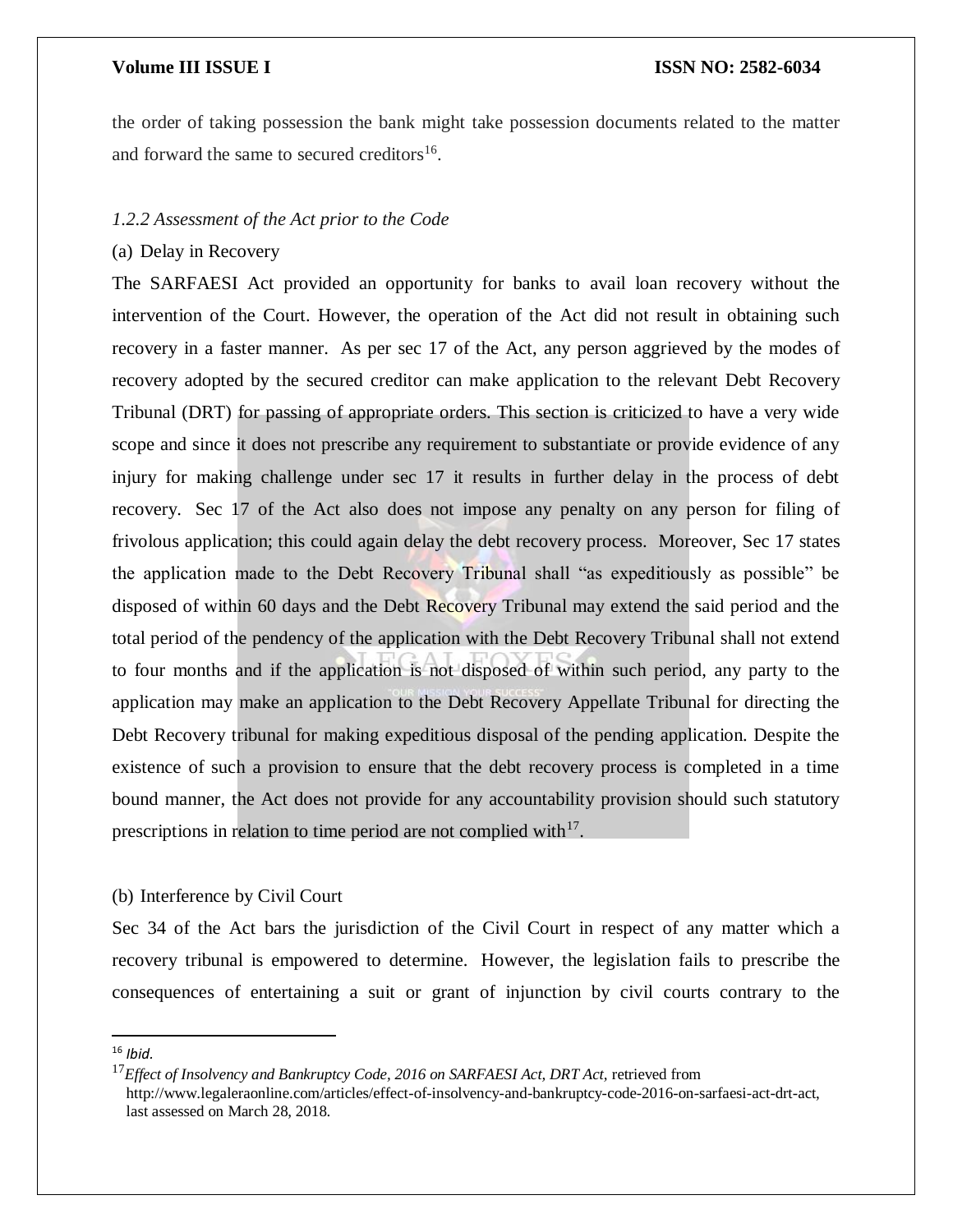provisions of the Securitization Act. Absence of provisions prescribing accountability and adverse consequences due to violations of the provisions makes the provisions of the Act ineffective<sup>18</sup>.

#### (c) **Non-Applicability** to Foreign Banks

The Act only applies to Indian banks and does not extend to foreign lenders and non-banking financial institutions<sup>19</sup>.

*1.2.3 The Impact of Enforcement of Security Interest and Recovery of Debts Laws and Miscellaneous Provisions (Amendment) Act 2016 on SARFAESI Act 2002.*

However, the operation of the Act is still not extended to regulated foreign banks, bilateral or multilateral financial institutions and other eligible External Commercial Borrowers lenders. Since foreign lenders do not have recourse to any action under the SARFAESI Act, the only option available to them for enforcing their claim is in the relevant Court which is determined by the location and monetary value of the property.

"*The proceedings under the Civil Court are extremely lengthy and the entire process of obtaining a decree to recover a debt may take six to seven years. The dichotomy between remedies available to domestic creditors and foreign lenders creates an unwillingness to finance Indian borrowers*" 20 .

### *1.3 The Recovery of Debts Due to Banks and Financial Institutions Act, 1993*

To provide for the adjudication of matters in a speedy manner relating to recovery of debts due to banks and financial institutions, The Recovery of Debts Due to Banks and Financial Institutions Act, 1993 (RDDBFI Act) was passed by the Parliament of India. The procedure given under this Act is different as that of given under Code of Civil Procedure to ensure speedy adjudication. Also to hear such matter different courts and tribunals have been established by the government such as Debt Recovery Tribunals (DRTs) which are presently thirty three in number

 $\overline{a}$ 

*<sup>18</sup> Ibid.*

<sup>19</sup> *Ibid.*

<sup>20</sup> Trilegal, "Recent Changes to the Debt Recovery Regime in India", *Trilegal,* August 22, 2016.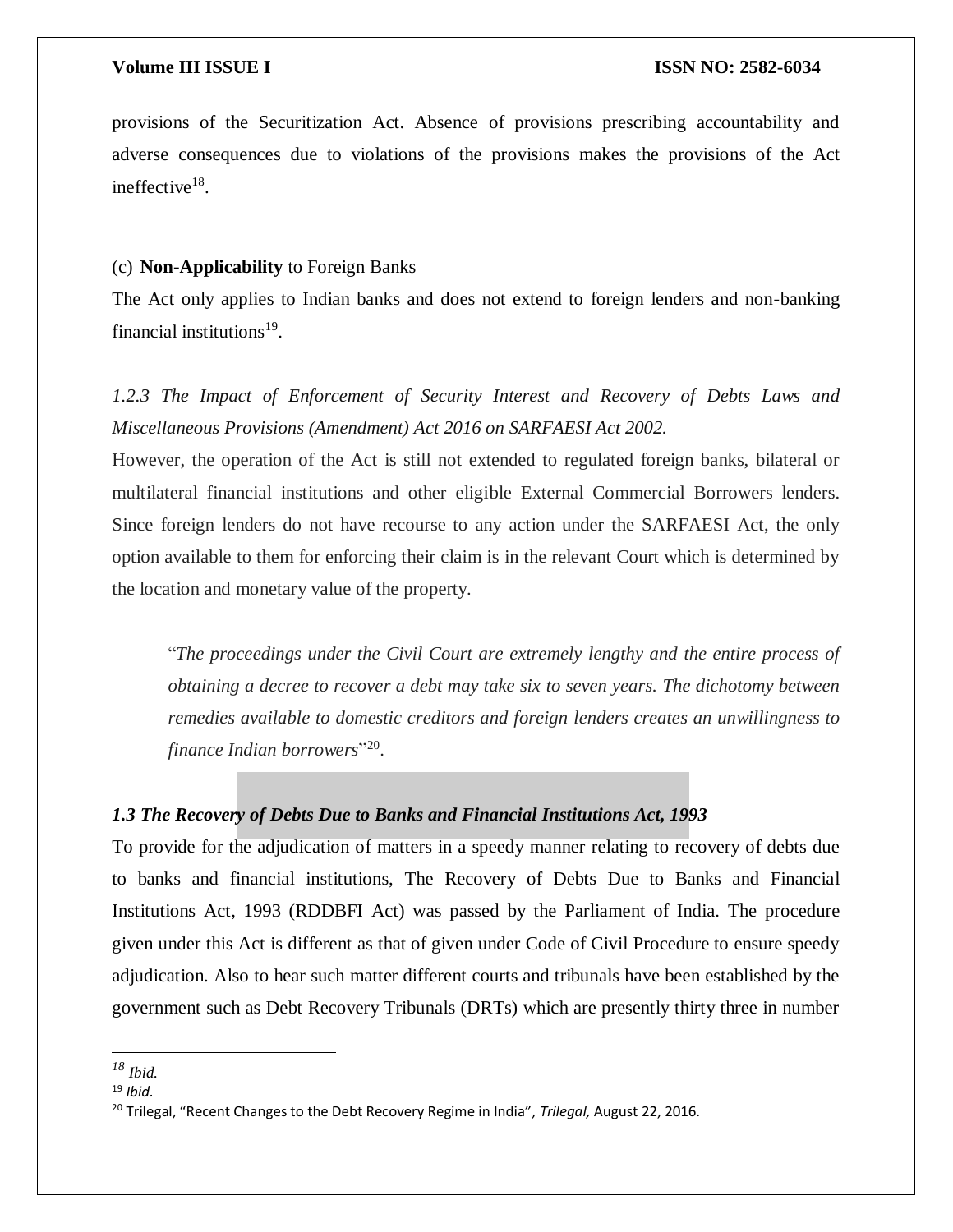and five appellate tribunals all over the India. Where the amount of debt is less than ten lakh rupees or such other amount, being not less than one lakh rupees<sup>21</sup>, then the provisions of RDDBFI Act, 1993 will not apply.

The Act also established the Debt Recovery Appellate Tribunals (DRAT). Sec 19 makes provision for making an application to the Debt Recovery Tribunal for recovery of debts recoverable under the Act whereas Sec 20 lays down the procedure for filing appeals to the Debt Recovery Appellate Tribunal against orders passed by the Debt Recovery Tribunal. Sec 21 makes it mandatory to deposit at least seventy-five percent of the amount so due to the Appellate Tribunal but the Appellate Tribunal is empowered to waive or reduce the amount deposited for reasons to be recorded in writing. Section 25 of the Act empowers the recovery officer while recovering the amount of debt to either attach and sell the movable property of the defendant or arrest the defendant and put in civil prison. Sec 18 of the Act bars the jurisdiction of the courts or any other authority except that of the Supreme court and High court in exercising jurisdiction under Art 226 and 227 of the Constitution in relation to matters specified in sec 17 of the Act. Debt Recovery Tribunals are "quasi-legal" institutions and the main distinction between civil court and DRT is the fact that DRT follows a streamlined summary procedure. This procedure demands faster processing and greater accountability by the litigants<sup>22</sup>.

Despite DRT's being specifically intended to bring faster disposal of cases pertaining to debt recovery. They weren't completely successful in achieving this mandate. In 2013-2014, the amount recovered from cases decided in DRT's was Rs. 30,950 crores while outstanding value of debt sought to be recovered was Rs 2,36,600 crore and therefore only 13 percent of the amount at stake was recovered.

The Recovery of debt due to financial institutions Act was amended in 2016, the amended Act obligates the Debt Recovery Tribunal to make every effort to complete proceedings in two hearings and shall issue recovery certificate within 30 days. Despite this positive amendment, the Act still does not extend its operation to foreign banks.

 $\overline{a}$ 

<sup>&</sup>lt;sup>21</sup> G.S. Dubey, "An introduction to the Recovery of Debts due to Banks and Financial Institutions Act, 1993-A Study", *Chartered Accountant Practice Journal*, September, 2013.

<sup>22</sup> *Ibid.*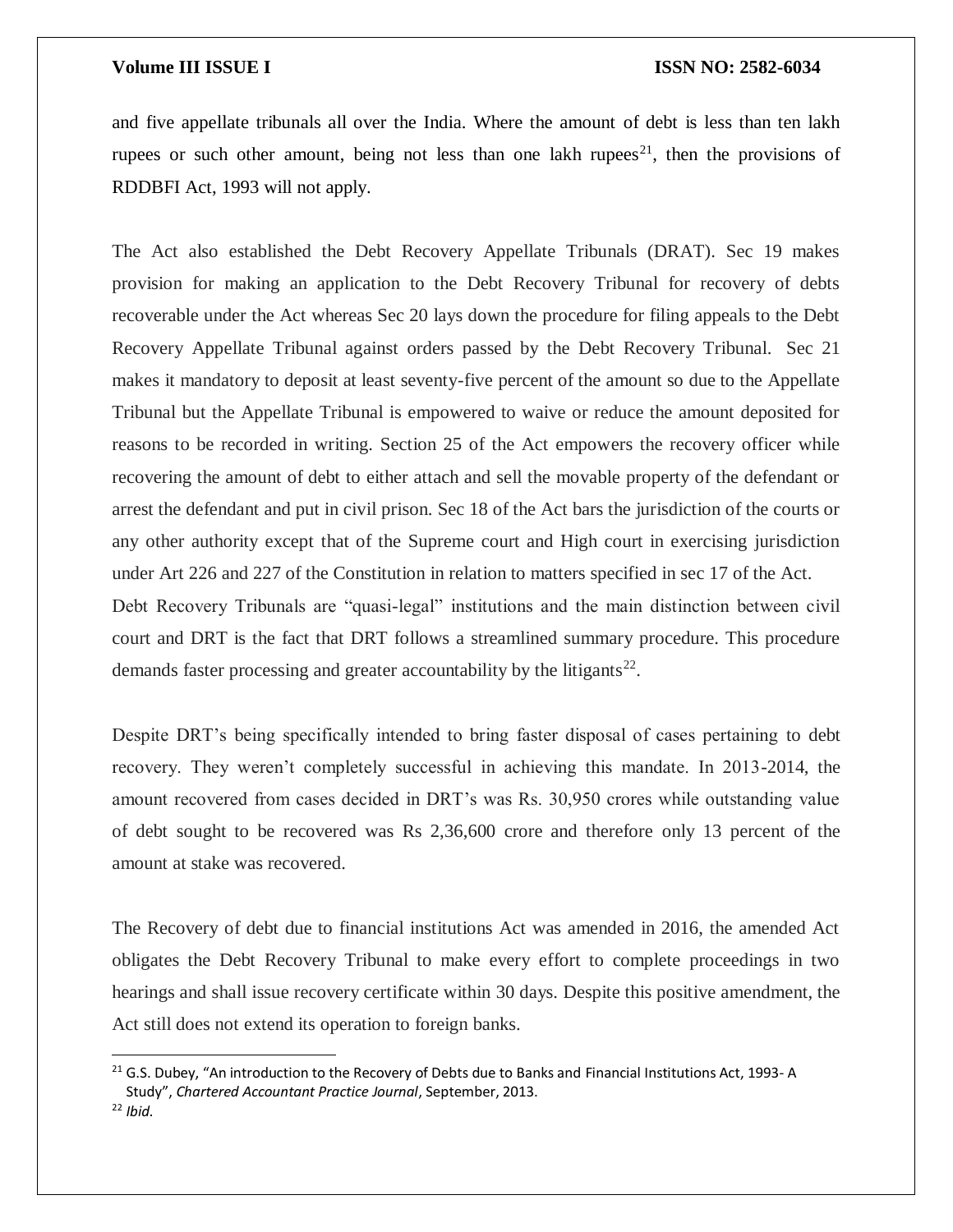## *1.4 Effect of Insolvency and Bankruptcy Code 2016 On Sick Industrial Companies (Special Provisions) Repeal Act 2003*

The SICA Act was amended in 2003 and the name of the amended Act was Sick Industrial Companies (Special Provisions) Repeal Act 2003. The amendment dissolved BIFR and Appellate Board and the National Company Law Tribunal was authorized to administer the procedure.

The Code in Sec 252 provides that the abovementioned Act shall be amended in the manner specified in the Eighth Schedule. As per the Eighth Schedule, Sec 4 sub-clause (b) of the Sick Industrial Companies (Special Provisions) Act 2003 has been amended and any proceeding before the BIFR and the Appellate Authority stands abated and the Company in respect of such proceeding may make a reference to the National Company Law Tribunal under the Code within 180 days from the commencement of the Code<sup>23</sup>.

## *1.5 Amendments made under Companies Act, 2013 through Insolvency and Bankruptcy Code with specific reference to the provision of Inability to pay Debts*

Earlier there was no definition of winding up under Companies Act, 2013, now under section 2(94A) of the Act "winding up" means winding up under this Act or liquidation under the Insolvency and Bankruptcy Code, 2016, as applicable.

Earlier there were seven conditions under section 272 for winding up but now under section 271 of the Act, for the company to wound up there are five conditions<sup>24</sup>-

*"(a) the company be wound up by the Tribunal if he has the special resolution to do so;* 

*(b) the company be wound up by the Tribunal if it has acted against the decency or morality, public order, friendly relations with foreign States, integrity of India and interests of the sovereignty;* 

<sup>&</sup>lt;sup>23</sup> Sick Industrial Companies (Special Provisions) Act, 1985 repealed and BIFR/ AIFR dissolved, retrieved from https://www.pwc.in/assets/pdfs/news-alert-

tax/2016/pwc\_news\_alert\_1\_december\_2016\_sick\_industrial\_companies\_act\_1985\_repealed\_and\_bifraifr\_dissolved.pdf, last assessed on March 28, 2018.

<sup>24</sup> Section 271, *Companies Act,* 2013.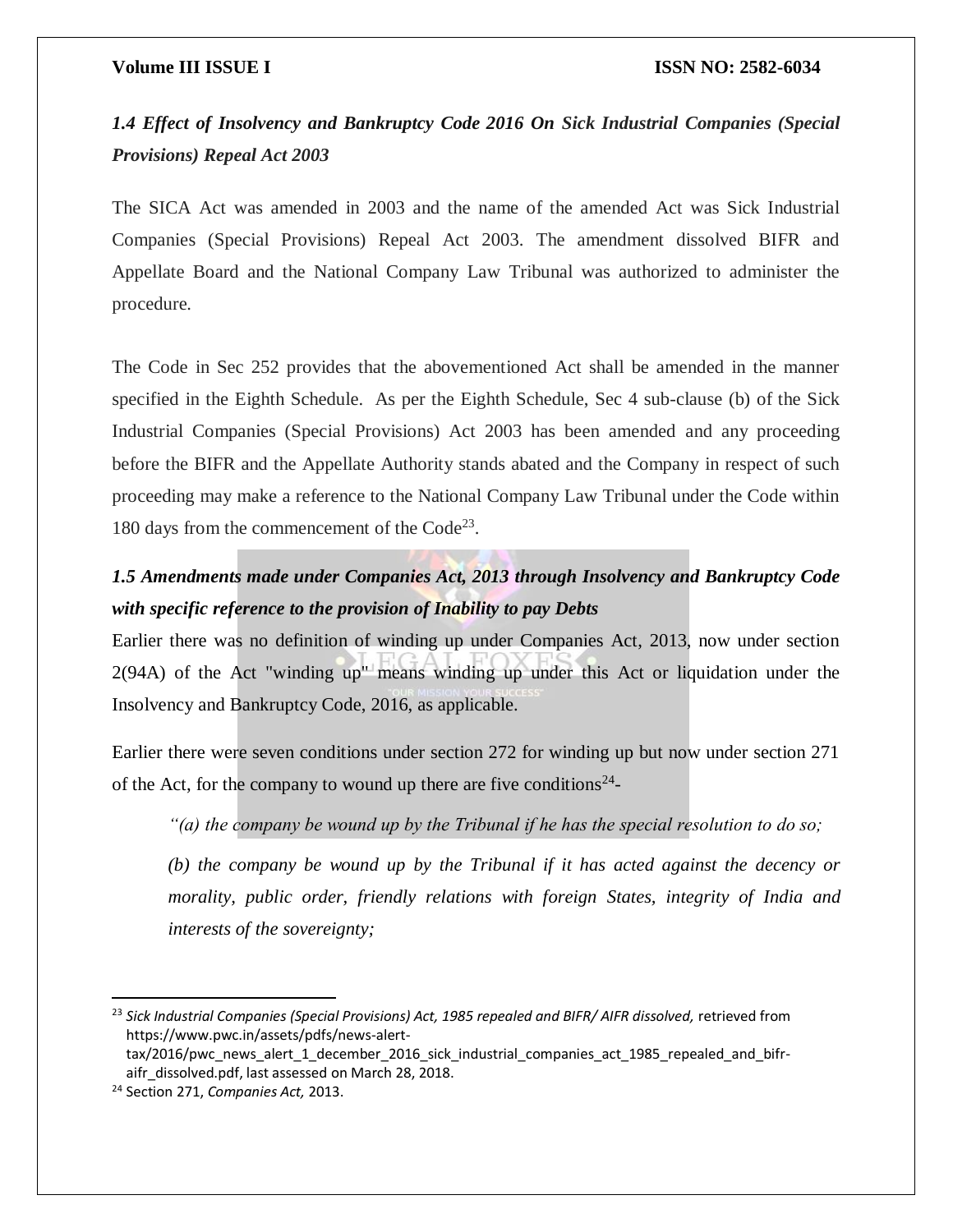*(c) if on an application made by the Registrar or any other person authorized by the Central Government by notification under this Act, the Tribunal is of the opinion that the affairs of the company have been conducted in a fraudulent manner or the company was formed for fraudulent and unlawful purpose or the persons concerned in the formation or management of its affairs have been guilty of fraud, misfeasance or misconduct in connection therewith and that it is proper that the company be wound up;* 

*(d) if the company has made a default in filing with the Registrar its financial statements or annual returns for immediately preceding five consecutive financial years;* 

*(e) if the Tribunal is of the opinion that it is just and equitable that the company should be wound up."*

Impact of the Amendments on the Code

There is a complete substitution of the above section in the Insolvency and Bankruptcy Code, 2016. Earlier for the winding up of a company there were seven conditions but now for filing the petition of winding up only five conditions have to be met.

Following two situations are deleted: GAL FOXES

(a) when the company is not able to dispose off its debts ;

(d) if under Chapter XIX winding up order has been made by the tribunal;

Winding up on inability to pay debts Section  $271(1)(a)$  of 2013 Act which dealt with the winding up by Tribunal on account of inability to pay debts has been omitted by Section 255 of the Code. The same is now dealt with in accordance with the provisions of Sections 7 to 9 of the Code, being initiation of corporate insolvency resolution process by financial and operational creditors.

An application to the adjudicating authority (being the Tribunal) for initiation of corporate insolvency resolution process can be made only when there is a "default" in payment of debt by a corporate person. In this regard, it is to be noted that the term "default" has been defined in the Code to mean non-repayment of a debt, whether whole or in part, which has become due and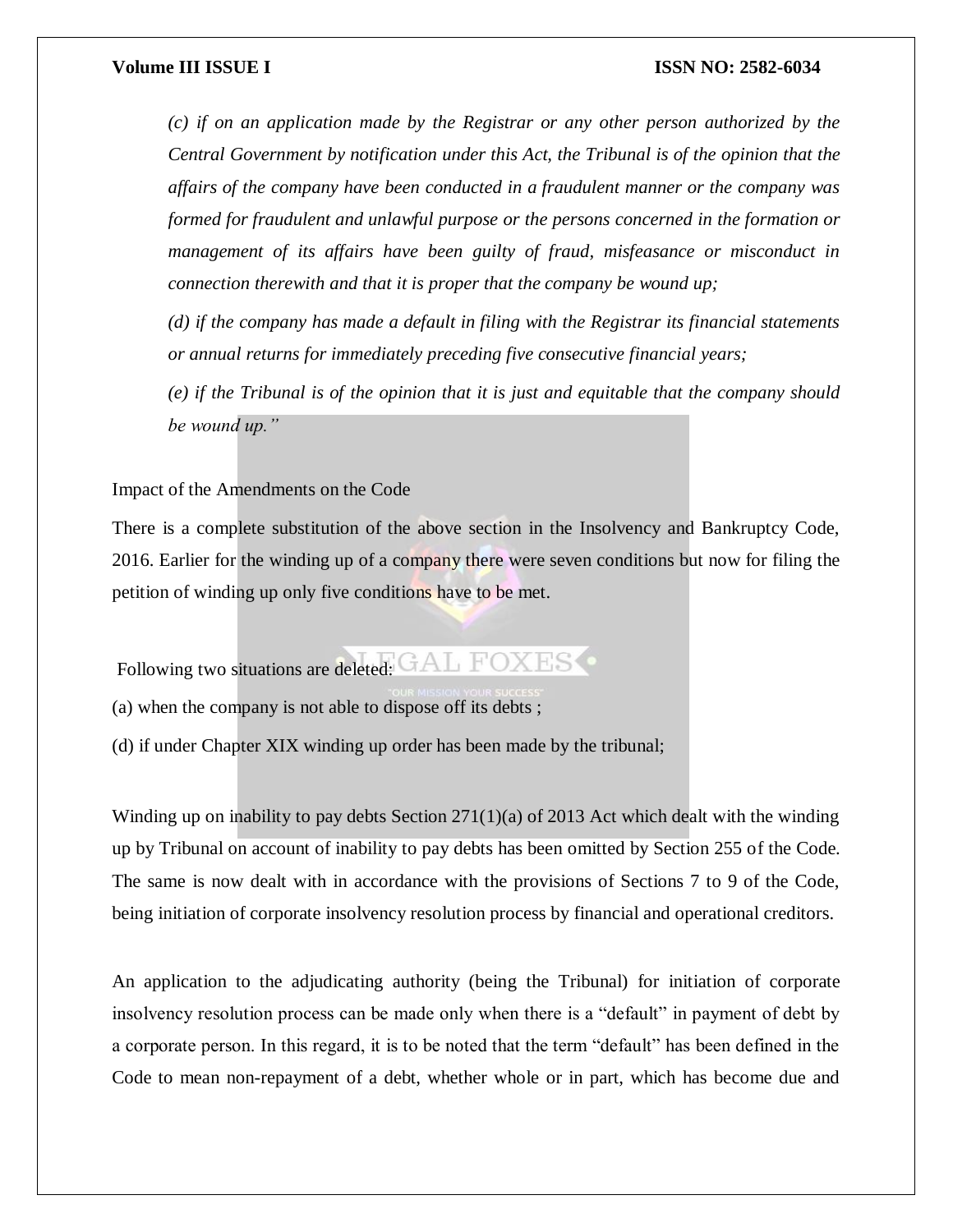payable by a corporate person. This would imply that now under the Code insolvency resolution proceedings can be initiated even against a financially solvent company having made a default in payment of its debts, since the same would fall within the purview of "default" under the Code<sup>25</sup>. Once the application for initiation of corporate insolvency resolution process is made and the same is accepted by the Tribunal, an insolvency professional is appointed for conducting the corporate insolvency resolution process. The process is required to be completed within 180 days from the date of admission of application by the Tribunal, on failure of which, Tribunal may pass an order for liquidation of the corporate person in relation to whom the application was made.

Under the erstwhile regime, winding up applications could be made on account of "inability to pay debts". The expression "inability to pay debts" has been interpreted by Andhra Pradesh High Court in the case of *Reliance Infocomm Limited v. Sheetal Refineries Private Limited<sup>26</sup>*, to mean a situation where a company is commercially insolvent, i.e. the existing and provable assets would be insufficient to meet the existing liabilities. Therefore, a remedy to initiate winding up proceedings against financially solvent companies that had defaulted in payment of debts was not available under the earlier regime. However, this is now feasible under the Code.

### *1.6 Insolvency and Bankruptcy Code (Amendment) Bill 2017*

In order to remove certain unscrupulous promoters from regaining control over a distressed company, there was a need to amend the Insolvency and Bankruptcy Code, 2016 by way of a presidential ordinance in November 2017 (*Ordinance*).

The Insolvency and Bankruptcy Code (Amendment) Bill  $2017^{27}$ , introduced by finance minister Arun Jaitley in the Lok Sabha, allows defaulting promoters to be part of the debt resolution process, provided they repay dues in a month<sup>28</sup>.

### 28

<sup>&</sup>lt;sup>25</sup> Aman Parnami, "Winding Up – Legal position under Companies Act, 2013 vis-à-vis Insolvency and Bankruptcy Code, 2016", *Lakshmikumaran & Sridharan Attorneys,* New Delhi.

<sup>&</sup>lt;sup>26</sup> 142 Comp. Cas 170 (AP).

<sup>27</sup> The *Insolvency And Bankruptcy Code (Amendment) Act*, 2017.

*Highlights of the Insolvency Amendment Bill, 2017, retrieved from https://indiacorplaw.in/2018/01/highlights*insolvency-amendment-bill-2017.html, last assessed on April 7, 2018.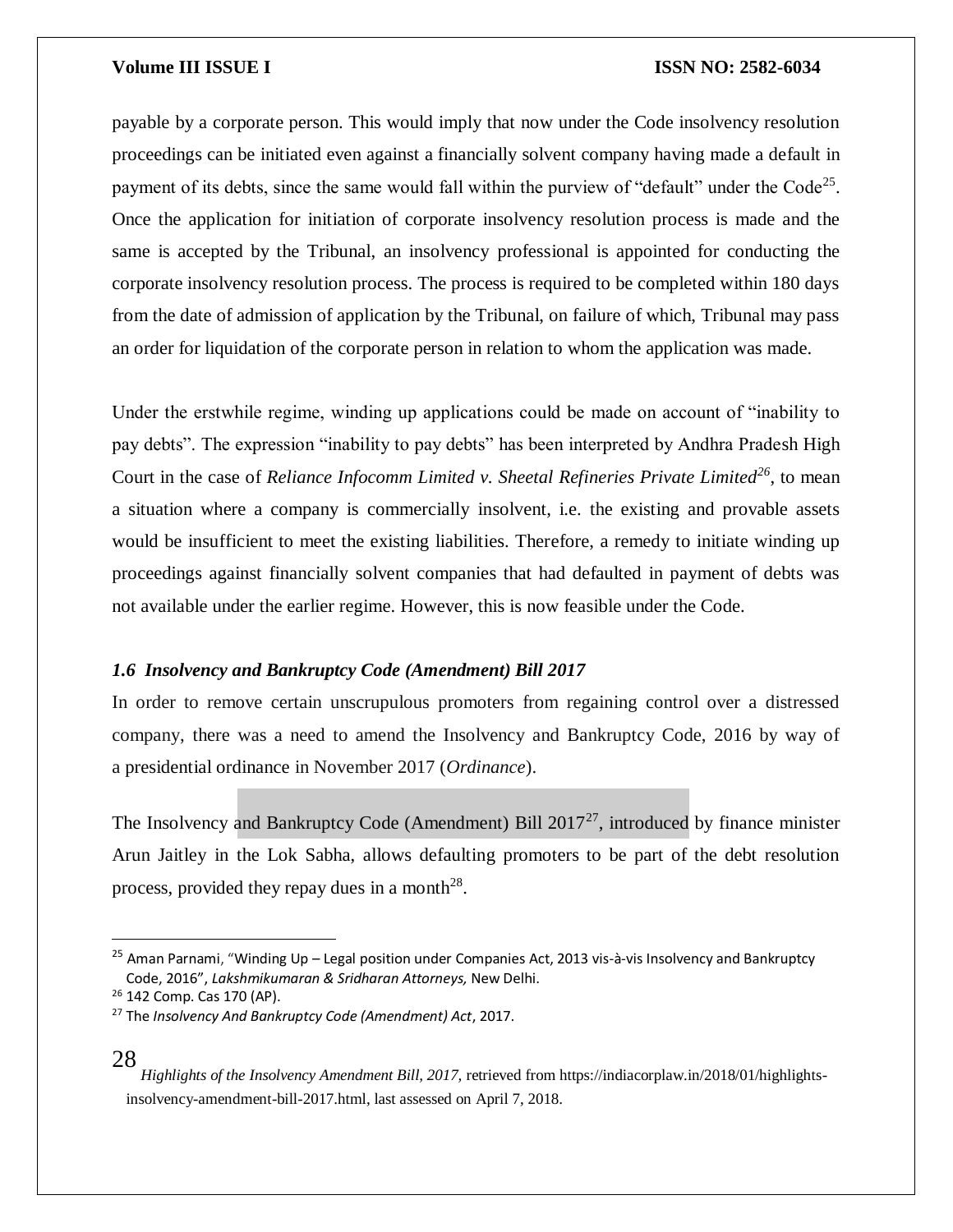$\overline{a}$ 

#### **Volume III ISSUE I ISSN NO: 2582-6034**

In the current Bill the government has focused only on the provisions dealing with ineligibilities even though after an year of working there has been several shortcomings need to take care of.

This ordinance has retrospective effect and it will help the promoters who had submitted resolution plans before the enactment of an ordinance where they have been restrained from taking part in the resolution process of the companies.

Further, it has given the direction for asset reconstruction companies, alternative investment funds (AIFs) such as private equity funds and banks to participate in the bidding process. When the assets acquired by them are classified as non-performing assets (NPAs), in that case such entities are not qualified to participate in the bidding process.

In order to strike a balance in the trade-off between punishing willful defaulters and ensuring a more effective insolvency process there was an urgent requirement of amendments, since the banks who wished to convert their debt into equity under the RBIs Scheme that had actually converted them into the promoters of insolvent companies.

To strengthen the insolvency resolution process and to restrain certain ineligible persons from participating in the resolution process the Amendment Act and the IBC Ordinance were designed. However, the market's reaction to the Ordinance and several challenges indicate that stringent provisions of the Ordinance may be counter-productive $2^9$ .

While exclusion of Alternative Investment Funds (AIFs) from the definition of connected persons may hint at the legislature's intent of excluding financial / strategic investors, the inclusion of "Persons Acting jointly or in Concert" such as under Section 29A may have far reaching consequences on such investors.

The Bill has clearly stated only those persons will be prohibited from becoming a resolution applicant who have been currently barred by SEBI from accessing the securities market. Whereas according to earlier position anybody could be debarred at any point of time if they had

<sup>29</sup> *IBC ordinance will affect pending suits,* retrieved from http://www.thehindu.com/business/Economy/ibcordinance-will-affect-pending-suits/article20724711.ece, last assessed on April 7, 2018.